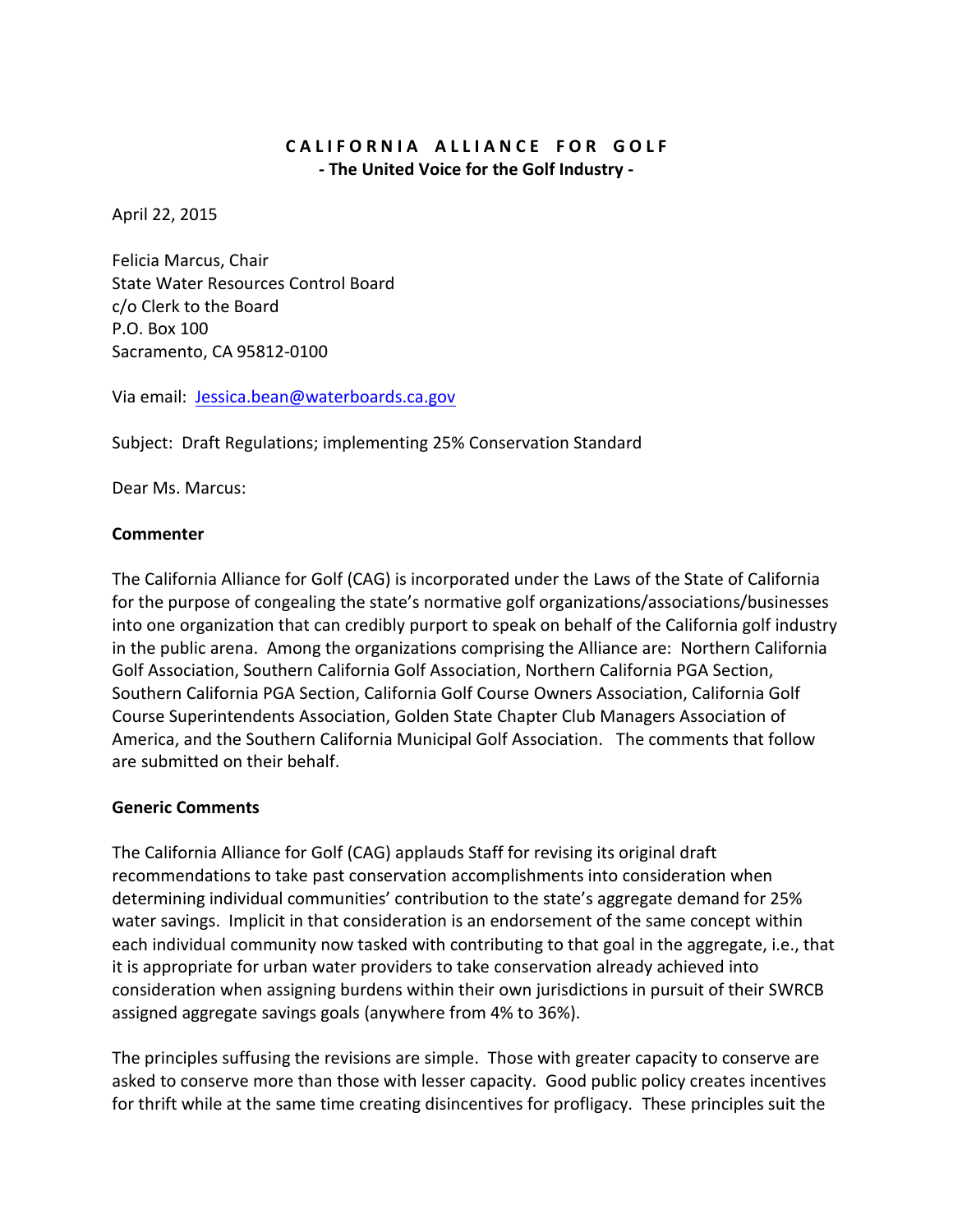golf industry's desire for policies predicated upon recognizing both within its industry and in relation to other industries its own past accomplishments in conservation, which have been achieved through massive investments in weather-based computer controlled irrigation technologies, less water intensive maintenance practices, workforce education, and turf reduction.

These principles in conjunction with the SWRCB's hearty endorsement of reduction paradigms ("Alternative Means of Compliance") suited to the flexibility required by Large Landscapes give the golf industry the tools necessary to achieve these emergency mandates in a manner conducive of equity and sound business practice. But only entirely in those areas of the state where the industry is served by urban water providers and/or recycled supply. And that is the subject of the Alliance's "Specific Comments" in the following section.

## **Specific Comments**

Under these 2<sup>nd</sup> draft provisions golf courses with an independent source of water supply (not served by a water provider) are required to hew to a limitation of two days per week irrigation or achieve a 25% reduction in water use.

The provision is intended to include golf courses that use groundwater in the mix of mandatory conservation savings. This is a laudable goal, but the one-size-fits-all 25% reduction contradicts both the letter and the spirit of the equity that suffuses the reworking of the mandates on urban water suppliers. It fails to distinguish the thrifty from the profligate, and it fails to allow SWRCB the same discretion it is now imposing on different communities, as well as the discretion those communities are now encouraged to impose upon different sectors within their service areas.

Until such time as there are "Groundwater Management Agencies" fully functioning as envisaged by the 2014 Groundwater Sustainability Act, it is the state (we suppose the SWRCB) that is the agency charged with enforcing this 25% mandate, a tall order for a small agency, a challenge these draft provisions attempt to meet by establishing a by-complaint regulatory structure in which a golf course would have to produce evidence of its 25% savings in order to defend itself.

Many areas have no groundwater reporting requirements at this time, and many that do have requirements only mandate the filing of annual reports. There are no data that can be employed to make "past conservation" assessments or to establish equitable baselines from which to establish 25% savings budgets – none of the information that allows for urban water providers to account for past savings and/or establish a budget allocation scheme capable of equalizing the societal burden on differential performers.

Because we recognize the urgency of the moment, we accept that it is impractical for SWRCB to work through the difficulties posed by such inadequate information to arrive at the same level